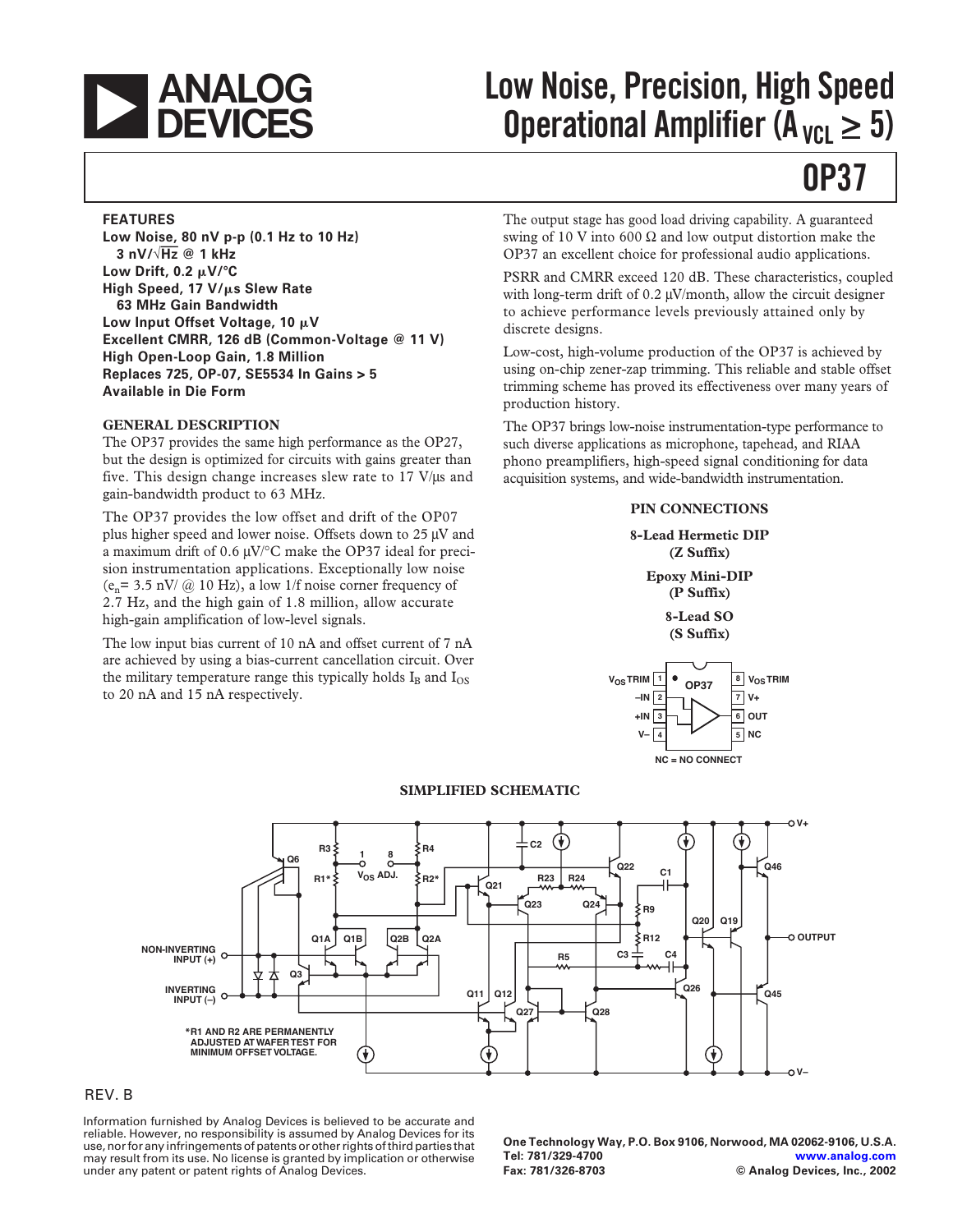#### **ABSOLUTE MAXIMUM RATINGS<sup>4</sup>**

| Package Type                | $\theta_{IA}{}^3$ | $\theta_{\rm IC}$ | Unit               |
|-----------------------------|-------------------|-------------------|--------------------|
| 8-Lead Hermetic DIP (Z) 148 |                   | 16                | $\rm ^{\circ}$ C/W |
| 8-Lead Plastic DIP (P)      | 103               | 43                | $\rm ^{\circ}$ C/W |
| 8-Lead SO (S)               | 158               | 43                | $\rm ^{\circ}$ C/W |

#### NOTES

<sup>1</sup>For supply voltages less than 22 V, the absolute maximum input voltage is equal to the supply voltage.

 $^{2}$ The OP37's inputs are protected by back-to-back diodes. Current limiting resistors are not used in order to achieve low noise. If differential input voltage exceeds 0.7 V, the input Current should be limited to 25 mA.

 $^{3}\theta_{JA}$  is specified for worst case mounting conditions, i.e.,  $\theta_{JA}$  is specified for device in socket for TO, CerDIP, P-DIP, and LCC packages;  $\theta_{IA}$  is specified for device soldered to printed circuit board for SO package.

<sup>4</sup>Absolute maximum ratings apply to both DICE and packaged parts, unless otherwise noted.

#### **ORDERING GUIDE**

| $T_A = 25^{\circ}C$<br>$V_{OS}$ MAX<br>$(\mu V)$ | <b>CerDIP</b><br>8-Lead | <b>Plastic</b><br>8-Lead | Operating<br>Temperature<br>Range |
|--------------------------------------------------|-------------------------|--------------------------|-----------------------------------|
| 25                                               | $OP37AZ*$               |                          | MIL.                              |
| 25                                               | OP37EZ                  | OP37EP                   | IND/COM                           |
| 60                                               |                         | $OP37FP*$                | IND/COM                           |
| 100                                              |                         | OP37GP                   | <b>XIND</b>                       |
| 100                                              | OP37GZ                  | OP37GS                   | <b>XIND</b>                       |

\*Not for new design, obsolete, April 2002.

#### **CAUTION**

ESD (electrostatic discharge) sensitive device. Electrostatic charges as high as 4000 V readily accumulate on the human body and test equipment and can discharge without detection. Although the OP37 features proprietary ESD protection circuitry, permanent damage may occur on devices subjected to high-energy electrostatic discharges. Therefore, proper ESD precautions are recommended to avoid performance degradation or loss of functionality.

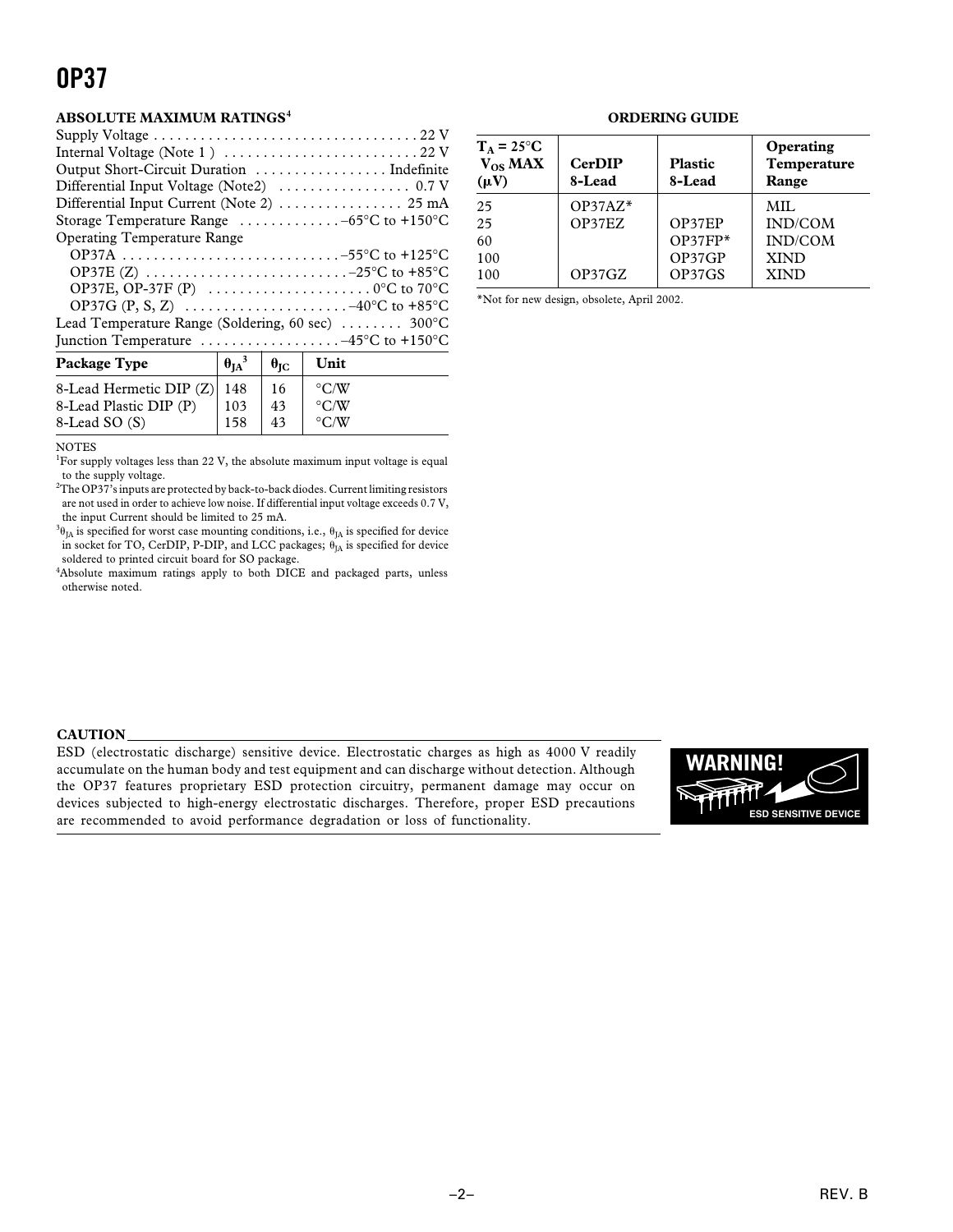# $\textbf{SPECIFICATIONS}$  ( $V_s = \pm 15$  V,  $T_A = 25^{\circ}$ C, unless otherwise noted.)

|                                               |                       |                                                                                                         |               | OP37A/E               |                   | OP37F       |                   | OP37G             |                |                   |                   |                                                               |
|-----------------------------------------------|-----------------------|---------------------------------------------------------------------------------------------------------|---------------|-----------------------|-------------------|-------------|-------------------|-------------------|----------------|-------------------|-------------------|---------------------------------------------------------------|
| Parameter                                     | <b>Symbol</b>         | <b>Conditions</b>                                                                                       | Min           | Typ                   | <b>Max</b>        | Min         | Typ               | Max               | Min            | Typ               | Max               | Unit                                                          |
| Input Offset<br>Voltage<br>Long-Term          | $V_{OS}$              | Note 1                                                                                                  |               | 10                    | 25                |             | 20                | 60                |                | 30                | 100               | $\mu V$                                                       |
| Stability<br>Input Offset                     | $V_{OS}/Time$         | Notes 2, 3                                                                                              |               | 0.2                   | 1.0               |             | 0.3               | 1.5               |                | 0.4               | 2.0               | $\mu V/Mo$                                                    |
| Current<br><b>Input Bias</b>                  | $I_{OS}$              |                                                                                                         |               | $\overline{7}$        | 35                |             | 9                 | 50                |                | 12                | 75                | $\ensuremath{\mathrm{nA}}$                                    |
| Current<br><b>Input Noise</b>                 | $I_B$                 |                                                                                                         |               | ±10                   | ±40               |             | ±12               | $\pm 55$          |                | ±15               | $\pm80$           | nA                                                            |
| Voltage<br><b>Input Noise</b>                 | $e_{\rm np\hbox{-}p}$ | 1 Hz to 10 Hz <sup>3, 5</sup>                                                                           |               | 0.08                  | 0.18              |             | 0.08              | 0.18              |                | 0.09              | 0.25              | $\mu V$ p-p                                                   |
| <b>Voltage Density</b>                        | $e_n$                 | $f_{O} = 10 \text{ Hz}^{3}$<br>$f_{O} = 30 \text{ Hz}^{3}$<br>$f_{\rm O} = 1000 \text{ Hz}^3$           |               | 3.5<br>3.1<br>3.0     | 5.5<br>4.5<br>3.8 |             | 3.5<br>3.1<br>3.0 | 5.5<br>4.5<br>3.8 |                | 3.8<br>3.3<br>3.2 | 8.0<br>5.6<br>4.5 | $nV/\sqrt{Hz}$                                                |
| <b>Input Noise</b><br><b>Current Density</b>  | $i_N$                 | $f_{O} = 10 \text{ Hz}^{3,6}$<br>$f_{O}$ = 30 Hz <sup>3, 6</sup><br>$f_{\rm O} = 1000 \text{ Hz}^{3,6}$ |               | 1.7<br>$1.0\,$<br>0.4 | 4.0<br>2.3<br>0.6 |             | 1.7<br>1.0<br>0.4 | 4.0<br>2.3<br>0.6 |                | 1.7<br>1.0<br>0.4 | 0.6               | $pA/\sqrt{Hz}$                                                |
| Input Resistance<br>Differential              |                       |                                                                                                         |               |                       |                   |             |                   |                   |                |                   |                   |                                                               |
| Mode<br><b>Input Resistance</b>               | $R_{\rm IN}$          | Note 7                                                                                                  | 1.3           | 6                     |                   | 0.9         | 45                |                   | 0.7            | $\overline{4}$    |                   | $M\Omega$                                                     |
| Common Mode<br>Input Voltage                  | $R_{INCM}$            |                                                                                                         |               | 3                     |                   |             | 2.5               |                   |                | $\boldsymbol{2}$  |                   | $G\Omega$                                                     |
| Range<br>Common Mode                          | <b>IVR</b>            |                                                                                                         | ±11           | ±12.3                 |                   | $\pm 11$    | ±12.3             |                   | ±11            | ±12.3             |                   | $\ensuremath{\mathbf{V}}$                                     |
| Rejection Ratio<br>Power Supply               | <b>CMRR</b>           | $V_{CM} = \pm 11$ V                                                                                     | 114           | 126                   |                   | 106         | 123               |                   | 100            | 120               |                   | dB                                                            |
| Rejection Ratio                               | <b>PSSR</b>           | $V_s = \pm 4 V$<br>to $\pm 18$ V                                                                        |               | $\mathbf{1}$          | 10                |             | $\mathbf{1}$      | $10\,$            |                | $\overline{c}$    | 20                | $\mu V / V$                                                   |
| Large Signal                                  |                       |                                                                                                         |               |                       |                   |             |                   |                   |                |                   |                   |                                                               |
| Voltage Gain                                  | $A_{VO}$              | $R_L \geq 2$ kΩ,<br>$V_0 = \pm 10$ V                                                                    | 1000          | 1800                  |                   | 1000        | 1800              |                   | 700            | 1500              |                   | V/mV                                                          |
|                                               |                       | $R_L \geq 1$ kΩ,<br>$Vo = \pm 10 V$<br>$R_L \geq 600 \Omega$                                            | 800           | 1500                  |                   | 800         | 1500              |                   | 400            | 1500              |                   | V/mV                                                          |
|                                               |                       | $V_0 = \pm 1 V$ ,<br>$V_S \pm 4^4$                                                                      | 250           | 700                   |                   | 250         | 700               |                   | 200            | 500               |                   | V/mV                                                          |
| Output Voltage<br>Swing                       | $V_{O}$               | $R_L \geq 2 k\Omega$                                                                                    |               | ±12.0 ±13.8           |                   | ±12.0 ±13.8 |                   |                   |                | ±11.5 ±13.5       |                   | $\ensuremath{\text{V}}$                                       |
| Slew Rate                                     | SR                    | $R_L \geq 600 \Omega$<br>$R_L \geq 2k \Omega^4$                                                         | $\pm10$<br>11 | ±11.5<br>17           |                   | ±10<br>11   | ±11.5<br>17       |                   | $\pm 10$<br>11 | $\pm 11.5$<br>17  |                   | $\mathbf{V}$<br>$V/\mu s$                                     |
| Gain Bandwidth<br>Product                     | <b>GBW</b>            | $f_{O} = 10 \text{ kHz}^{4}$<br>$f_{O} = 1 \text{ MHz}$                                                 | 45            | 63<br>40              |                   | 45          | 63<br>40          |                   | 45             | 63<br>40          |                   | $\rm{MHz}$<br>MHz                                             |
| Open-Loop<br>Output Resistance R <sub>O</sub> |                       | $V_O = 0, I_O = 0$                                                                                      |               | 70                    |                   |             | 70                |                   |                | 70                |                   | $\Omega$                                                      |
| Power<br>Consumption                          | $P_d$                 | $V_{O} = 0$                                                                                             |               | 90                    | 140               |             | 90                | 140               |                | 100               | 170               | $\ensuremath{\mathrm{m}}\xspace \ensuremath{\text{W}}\xspace$ |
| Offset Adjustment<br>Range                    |                       | $R_P = 10 k\Omega$                                                                                      |               | ±4                    |                   |             | $\pm 4$           |                   |                | $\pm 4$           |                   | $\rm mV$                                                      |

NOTES

<sup>1</sup>Input offset voltage measurements are performed by automated test equipment approximately 0.5 seconds after application of power. A/E grades guaranteed fully warmed up.

 $^2$ Long term input offset voltage stability refers to the average trend line of V<sub>OS</sub> vs. Time over extended periods after the first 30 days of operation. Excluding the initial hour of operation, changes in  $V_{OS}$  during the first 30 days are typically 2.5 µV—refer to typical performance curve.

<sup>3</sup>Sample tested. <sup>4</sup>Guaranteed by design.

<sup>5</sup>See test circuit and frequency response curve for 0.1 Hz to 10 Hz tester.

6 See test circuit for current noise measurement.

<sup>7</sup>Guaranteed by input bias current.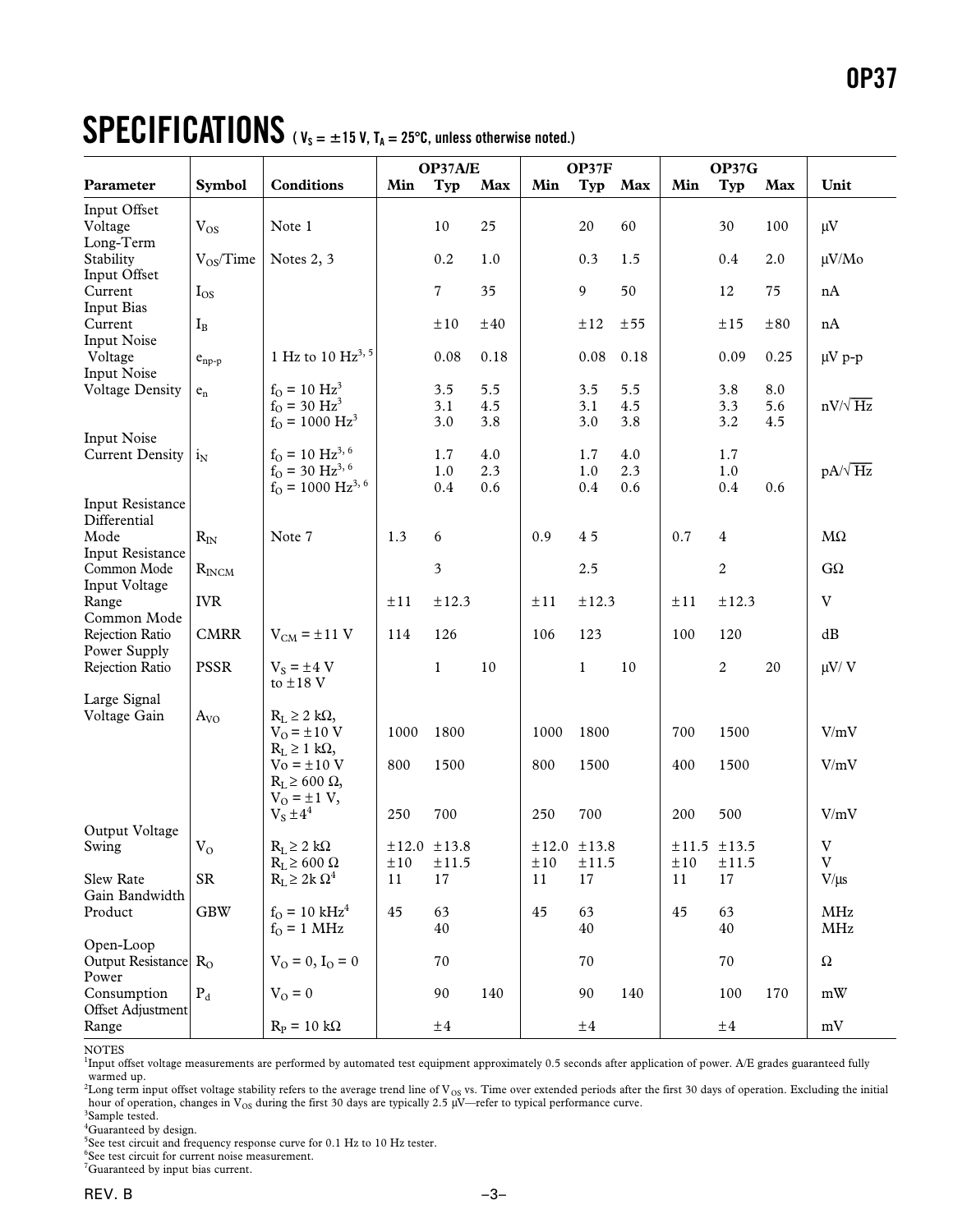# **OP37–SPECIFICATIONS**

### **Electrical Characteristics**  $(v_s = \pm 15 V, -55^{\circ}C \leq T_A \leq +125^{\circ}C,$  unless otherwise noted.)

|                 |                          |                        |            | OP37A |     | <b>OP37C</b> |                |      |            |
|-----------------|--------------------------|------------------------|------------|-------|-----|--------------|----------------|------|------------|
| Parameter       | <b>Symbol</b>            | Conditions             | Min        | Typ   | Max | Min          | Typ            | Max  | Unit       |
| Input Offset    |                          |                        |            |       |     |              |                |      |            |
| Voltage         | $V_{OS}$                 | Note 1                 |            | 10    | 25  |              | 30             | 100  | $\mu V$    |
| Average Input   |                          |                        |            |       |     |              |                |      |            |
| Offset Drift    | $TCV_{OS}$               | Note 2                 |            |       |     |              |                |      |            |
|                 | <b>TCV<sub>OSN</sub></b> | Note 3                 |            | 0.2   | 0.6 |              | 0.4            | 1.8  | $\mu$ V/°C |
| Input Offset    |                          |                        |            |       |     |              |                |      |            |
| Current         | $I_{OS}$                 |                        |            | 15    | 50  |              | 30             | 135  | nA         |
| Input Bias      |                          |                        |            |       |     |              |                |      |            |
| Current         | $I_{B}$                  |                        |            | ±20   | ±60 |              | ±35            | ±150 | nA         |
| Input Voltage   |                          |                        |            |       |     |              |                |      |            |
| Range           | <b>IVR</b>               |                        | $\pm 10.3$ | ±11.5 |     | $\pm 10.2$   | ±11.5          |      | V          |
| Common Mode     |                          |                        |            |       |     |              |                |      |            |
| Rejection Ratio | <b>CMRR</b>              | $V_{CM}$ = $\pm 10$ V  | 108        | 122   |     | 94           | 116            |      | dB         |
| Power Supply    |                          |                        |            |       |     |              |                |      |            |
| Rejection Ratio | <b>PSRR</b>              | $V_S = \pm 4.5$ V to   |            |       |     |              |                |      |            |
|                 |                          | $\pm 18$ V             |            | 2     | 16  |              | $\overline{4}$ | 51   | $\mu$ V/V  |
| Large-Signal    |                          |                        |            |       |     |              |                |      |            |
| Voltage Gain    | $A_{VQ}$                 | $R_L \geq 2 k\Omega$ , |            |       |     |              |                |      |            |
|                 |                          | $V_0 = \pm 10 V$       | 600        | 1200  |     | 300          | 800            |      | V/mV       |
| Output Voltage  |                          |                        |            |       |     |              |                |      |            |
| Swing           | $V_{O}$                  | $R_L \geq 2 k\Omega$   | ±11.5      | ±13.5 |     | ±10.5        | $\pm 13.0$     |      | V          |

#### **Electrical Characteristics**  $\leq$  +85 $\degree$ C for OP37EP/F2, 0<sup>o</sup>C in Crack of OP37EP/FP, and -40 $\degree$ C  $\leq$  T<sub>A</sub>  $\leq$  70 $\degree$ C for OP37EP/FP, and -40 $\degree$ C  $\leq$  T<sub>A</sub> **< +85**-**C for OP37GP/GS/GZ, unless otherwise noted.)**

|                         |               |                             |            | OP37E      |          |            | OP37F |     |     | OP37C          |      |            |
|-------------------------|---------------|-----------------------------|------------|------------|----------|------------|-------|-----|-----|----------------|------|------------|
| Parameter               | <b>Symbol</b> | <b>Conditions</b>           | Min        | Typ        | Max      | Min        | Typ   | Max | Min | Typ            | Max  | Unit       |
| Input Offset<br>Voltage | $V_{OS}$      |                             |            | 20         | 50       |            | 40    | 140 |     | 55             | 220  | $\mu$ V    |
| Average Input           |               |                             |            |            |          |            |       |     |     |                |      |            |
| Offset Drift            | $TCV_{OS}$    | Note 2                      |            |            |          |            |       |     |     |                |      |            |
|                         | $TCV_{OSN}$   | Note 3                      |            | 0.2        | 0.6      |            | 0.3   | 1.3 |     | 0.4            | 1.8  | $\mu$ V/°C |
| Input Offset            |               |                             |            |            |          |            |       |     |     |                |      |            |
| Current                 | $I_{OS}$      |                             |            | 10         | 50       |            | 14    | 85  |     | 20             | 135  | nA         |
| Input Bias              |               |                             |            |            |          |            |       |     |     |                |      |            |
| Current                 | $I_B$         |                             |            | ±14        | $\pm 60$ |            | ±18   | ±95 |     | ±25            | ±150 | nA         |
| Input Voltage           |               |                             |            |            |          |            |       |     |     |                |      |            |
| Range                   | <b>IVR</b>    |                             |            | ±10.5±11.8 |          | ±10.5±11.8 |       |     |     | ±10.5±11.8     |      | V          |
| Common Mode             |               |                             |            |            |          |            |       |     |     |                |      |            |
| Rejection Ratio         | <b>CMRR</b>   | $V_{CM}$ = $\pm 10$ V       | 108        | 122        |          | 100        | 119   |     | 94  | 116            |      | dB         |
| Power Supply            |               |                             |            |            |          |            |       |     |     |                |      |            |
| Rejection Ratio         | <b>PSRR</b>   | $V_s = \pm 4.5$ V to        |            |            |          |            |       |     |     |                |      |            |
|                         |               | $±18$ V                     |            | 2          | 15       |            | 2     | 16  |     | $\overline{4}$ | 32   | $\mu$ V/V  |
| Large-Signal            |               |                             |            |            |          |            |       |     |     |                |      |            |
| Voltage Gain            | $A_{VQ}$      | $R_L \geq 2 k\Omega$ ,      |            |            |          |            |       |     |     |                |      |            |
|                         |               | $_{\text{VO}}$ = $\pm 10$ V | 750        | 1500       |          | 700        | 1300  |     | 450 | 1000           |      | V/mV       |
| Output Voltage          |               |                             |            |            |          |            |       |     |     |                |      |            |
| Swing                   | $V_{O}$       | $R_L \geq 2 k\Omega$        | $\pm 11.7$ | $\pm 13.6$ |          | ±11.4±13.5 |       |     | ±11 | $\pm$ 13.3     |      | V          |

NOTES

<sup>1</sup>Input offset voltage measurements are performed by automated test equipment approximately 0.5 seconds after application of power. A/E grades guaranteed fully warmed up.

<sup>2</sup>The TC <sub>VOS</sub> performance is within the specifications unnulled or when nulled withR<sub>P</sub> = 8 kQ to 20 kQ. TC <sub>VOS</sub> is 100% tested for A/E grades, sample tested for F/G grades. <sup>3</sup>Guaranteed by design.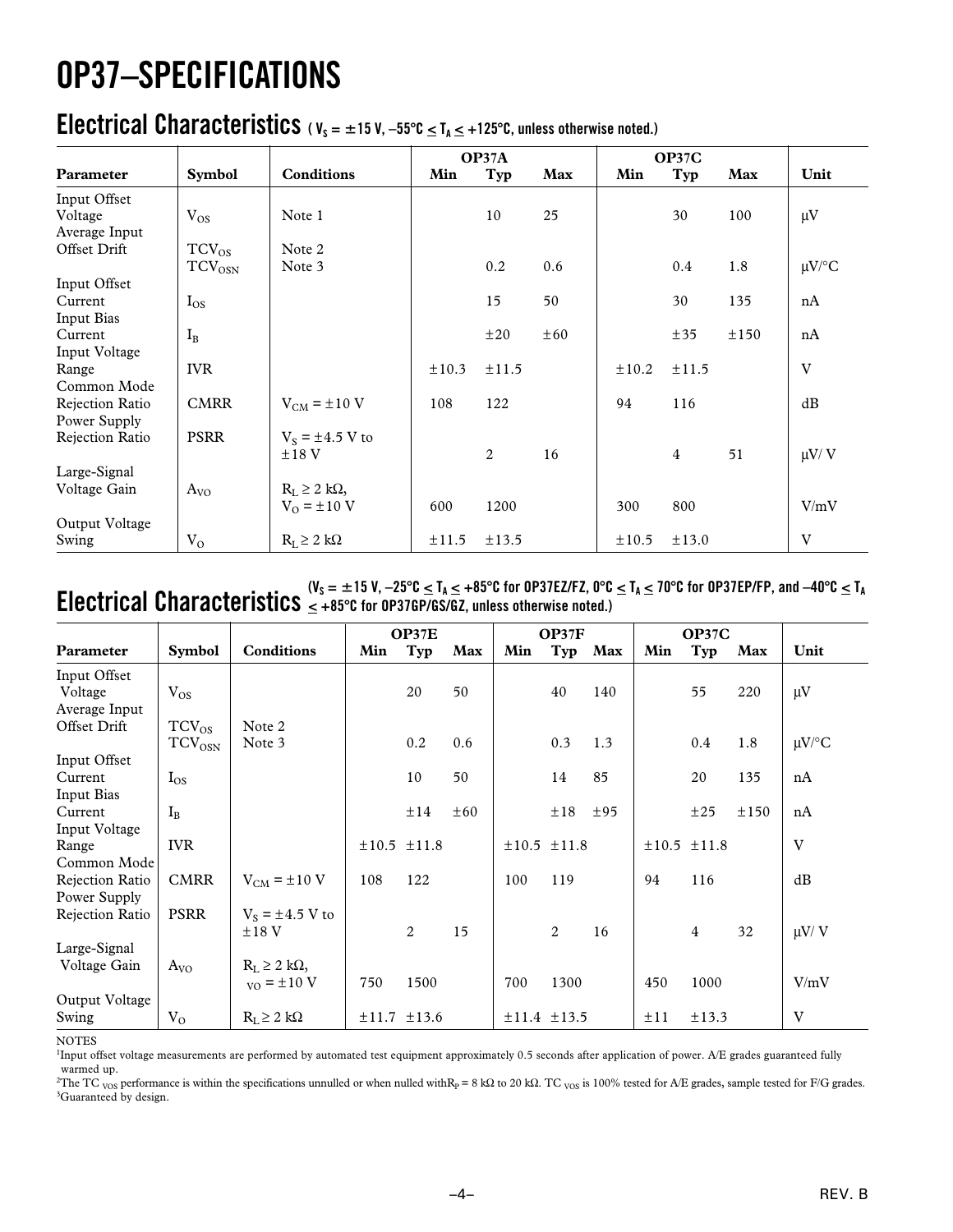#### **BINDING DIAGRAM**



 $\textbf{Wafter Test Limits}$  ( $\textbf{V}_\text{s} = \pm 15$  V, T<sub>A</sub> = 25°C for OP37N, OP37G, and OP37GR devices; T<sub>A</sub> = 125°C for OP37NT and OP37GT devices,<br> $\textbf{Wafter Test:}$ **unless otherwise noted.)**

| Parameter                               | <b>Symbol</b> | <b>Conditions</b>                                                              | OP37NT<br>Limit | OP37N<br>Limit | OP37GT<br>Limit | <b>OP37G</b><br>Limit | OP37GR<br>Limit | Unit                 |
|-----------------------------------------|---------------|--------------------------------------------------------------------------------|-----------------|----------------|-----------------|-----------------------|-----------------|----------------------|
| Input Offset<br>Voltage<br>Input Offset | $V_{OS}$      | Note 1                                                                         | 60              | 35             | 200             | 60                    | 100             | μV MAX               |
| Current<br><b>Input Bias</b>            | $I_{OS}$      |                                                                                | 50              | 35             | 85              | 50                    | 75              | nA MAX               |
| Current<br>Input Voltage                | $I_{B}$       |                                                                                | $\pm 60$        | $\pm 40$       | ±95             | ±55                   | $\pm 80$        | nA MAX               |
| Range<br>Common Mode                    | <b>IVR</b>    |                                                                                | $\pm 10.3$      | ±11            | $\pm 10.3$      | ±11                   | ±11             | V MIN                |
| Rejection Ratio                         | <b>CMRR</b>   | $V_{CM} = \pm 11$ V                                                            | 108             | 114            | 100             | 106                   | 100             | dB MIN               |
| Power Supply<br>Rejection Ratio         | <b>PSRR</b>   | $T_A = 25^{\circ}C$<br>$V_s = \pm 4$ V to<br>$±18$ V<br>$T_A = 125^{\circ}C$ , | 10              | 10             | 10              | 10                    | 20              | μV/V MAX             |
| Large-Signal                            |               | $V_s = \pm 4.5$ V to<br>$±18$ V                                                | 16              |                | 20              |                       |                 | μV/V MAX             |
| Voltage Gain                            | $A_{VO}$      | $R_L \geq 2$ kΩ,<br>$V_0 = \pm 10 V$<br>$R_L \geq 1$ kΩ,<br>$V_{O} = \pm 10 V$ | 600             | 1000<br>800    | 500             | 1000<br>800           | 700             | V/mV MIN<br>V/mV MIN |
| Output Voltage<br>Swing                 | $V_{O}$       | $R_L \geq 2 k\Omega$<br>$R_I \ge 600 \text{ k}\Omega$                          | ±11.5           | ±12<br>±10     | ±11             | ±12<br>±10            | ±11.5<br>±10    | V MIN<br>V MIN       |
| Power<br>Consumption                    | $P_d$         | $V_{O} = 0$                                                                    |                 | 140            |                 | 140                   | 170             | mW MAX               |

NOTES

For 25∞C characterlstics of OP37NT and OP37GT devices, see OP37N and OP37G characteristics, respectively.

Electrical tests are performed at wafer probe to the limits shown. Due to variations in assembly methods and normal yield loss, yield after packaging is not guaranteed for standard product dice. Consult factory to negotiate specifications based on dice lot qualification through sample lot assembly and testing.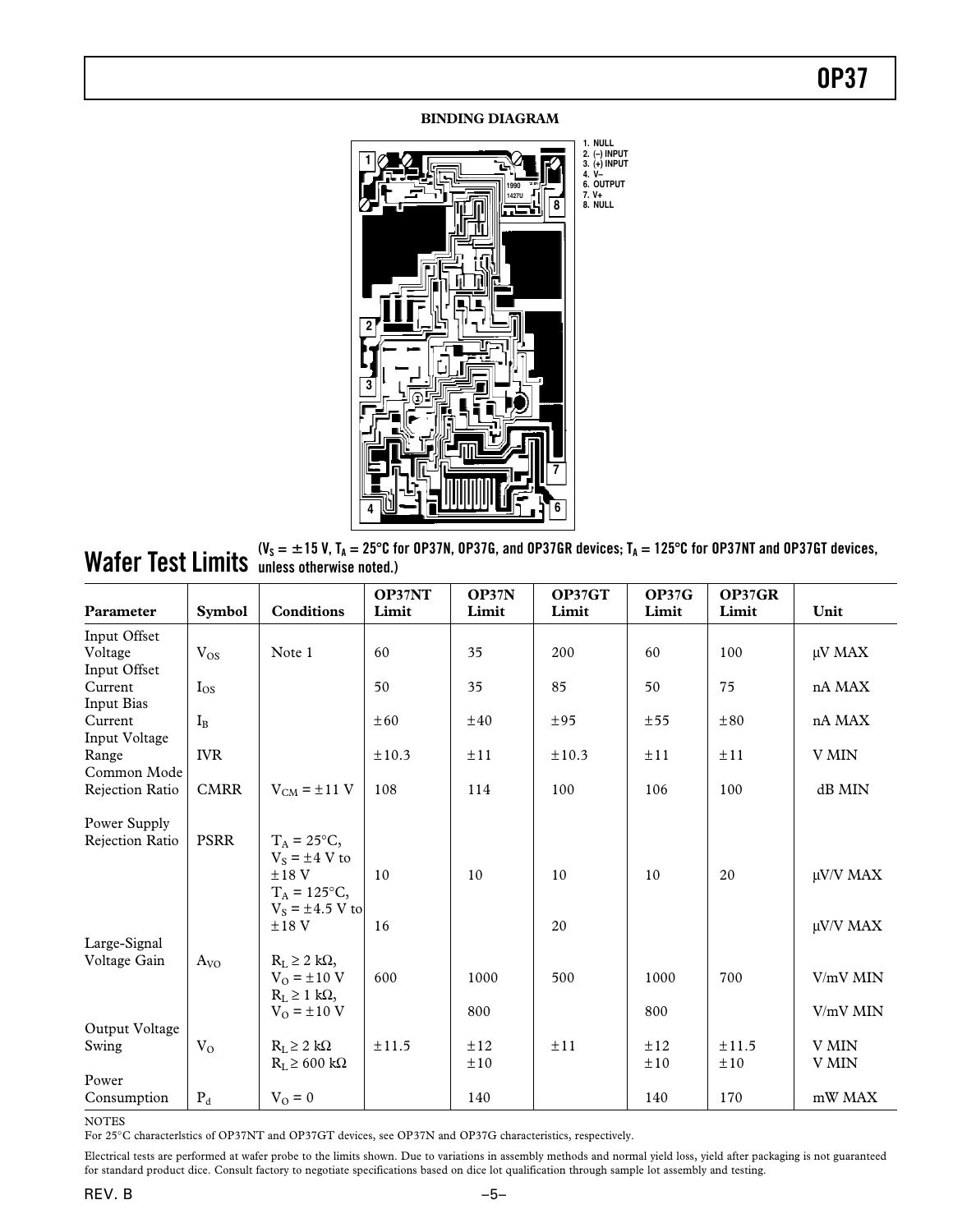### **Typical Electrical Characteristics** (V<sub>s</sub> = ±15 V, T<sub>A</sub> = 25°C, unless otherwise noted.)

| Parameter                          | <b>Symbol</b>                       | <b>Conditions</b>        | OP37NT<br><b>Typical</b> | OP37N<br><b>Typical</b> | OP37GT<br><b>Typical</b> | OP37G<br><b>Typical</b> | OP37GR<br><b>Typical</b> | Unit                |
|------------------------------------|-------------------------------------|--------------------------|--------------------------|-------------------------|--------------------------|-------------------------|--------------------------|---------------------|
| Average Input                      |                                     |                          |                          |                         |                          |                         |                          |                     |
| Offset Voltage                     |                                     |                          |                          |                         |                          |                         |                          |                     |
| Drift                              | TCV <sub>OS</sub> or<br>$TCV_{OSN}$ | Nulled or<br>Unnulled    |                          |                         |                          |                         |                          |                     |
|                                    |                                     | $R_P = 8 k\Omega$        | 0.2                      |                         |                          |                         | 0.4                      |                     |
| Average Input                      |                                     | to 20 k $\Omega$         |                          | 0.2                     | 0.3                      | 0.3                     |                          | $\mu$ V/°C          |
| Offset Current                     |                                     |                          |                          |                         |                          |                         |                          |                     |
| Drift                              | $TCI_{OS}$                          |                          | 80                       | 80                      | 130                      | 130                     | 180                      | $pA$ <sup>o</sup> C |
| Average Input                      |                                     |                          |                          |                         |                          |                         |                          |                     |
| <b>Bias Current</b>                |                                     |                          |                          |                         |                          |                         |                          |                     |
| Drift                              | $TCI_B$                             |                          | 100                      | 100                     | 160                      | 160                     | 200                      | $pA$ <sup>o</sup> C |
| Input Noise                        |                                     |                          |                          |                         |                          |                         |                          |                     |
| <b>Voltage Density</b>             | $e_n$                               | $f_{O} = 10$ Hz          | 3.5                      | 3.5                     | 3.5                      | 3.5                     | 3.8                      | $nV/\sqrt{Hz}$      |
|                                    |                                     | $f_{O} = 30$ Hz          | 3.1                      | 3.1                     | 3.1                      | 3.1                     | 3.3                      | $nV/\sqrt{Hz}$      |
|                                    |                                     | $f_{O} = 1000$ Hz        | 3.0                      | 3.0                     | 3.0                      | 3.0                     | 3.2                      | $nV/\sqrt{Hz}$      |
| Input Noise                        |                                     |                          |                          |                         |                          |                         |                          |                     |
| Current Density                    | $i_{n}$                             | $f_{O} = 10$ Hz          | 1.7                      | 1.7                     | 1.7                      | 1.7                     | 1.7                      | $pA/\sqrt{Hz}$      |
|                                    |                                     | $f_{O} = 30 \text{ Hz}$  | 1.0                      | 1.0                     | 1.0                      | 1.0                     | 1.0                      | $pA/\sqrt{Hz}$      |
|                                    |                                     | $f_{O} = 1000$ Hz        | 0.4                      | 0.4                     | 0.4                      | 0.4                     | 0.4                      | $pA/\sqrt{Hz}$      |
| <b>Input Noise</b>                 |                                     |                          |                          |                         |                          |                         |                          |                     |
| Voltage                            | $e_{n,p-p}$                         | $0.1$ Hz to              |                          |                         |                          |                         |                          |                     |
|                                    |                                     | 10 Hz                    | 0.08                     | 0.08                    | 0.08                     | 0.08                    | 0.09                     | $\mu V p$ -p        |
| <b>Slew Rate</b><br>Gain Bandwidth | <b>SR</b>                           | $R_L \geq 2k \Omega$     | 17                       | 17                      | 17                       | 17                      | 17                       | $V/\mu s$           |
| Product                            | <b>GBW</b>                          | $f_{O} = 10 \text{ kHz}$ | 63                       | 63                      | 63                       | 63                      | 63                       | MHz                 |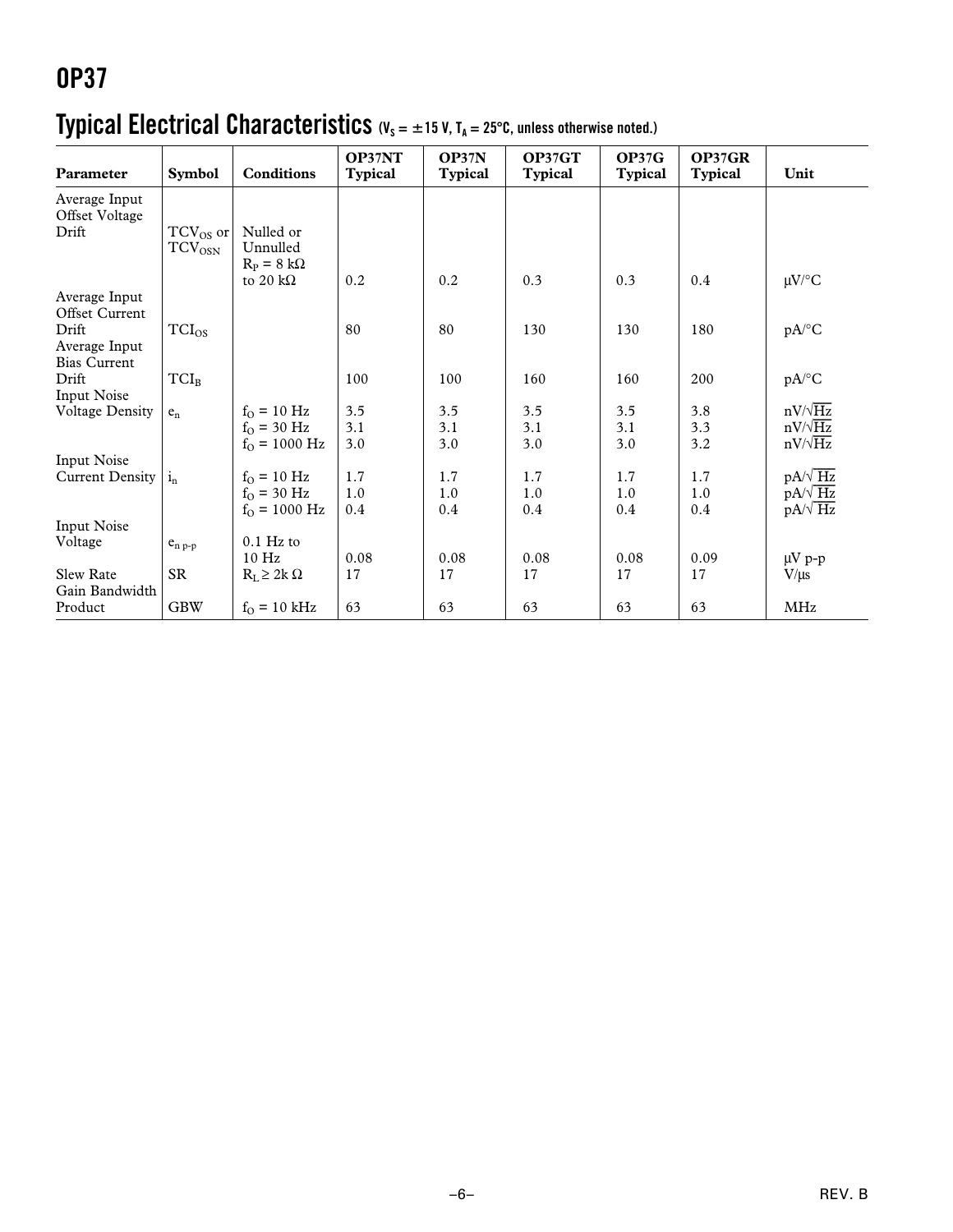### **OP37 Typical Performance Characteristics–**



TPC 1. Noise-Tester Frequency Response (0.1 Hz to 10 Hz)



TPC 4. Input Wideband Voltage Noise vs. Bandwidth (0.1 Hz to Frequency Indicated)



TPC 2. Voltage Noise Density vs. Frequency



TPC 5. Total Noise vs. Source Resistance



TPC 3. A Comparison of Op Amp Voltage Noise Spectra



TPC 6. Voltage Noise Density vs. **Temperature** 



TPC 7. Voltage Noise Density vs. Supply Voltage



TPC 8. Current Noise Density vs. Frequency



TPC 9. Supply Current vs. Supply Voltage

**BANDWIDTH – Hz**

RMS VOLTAGE NOISE - µV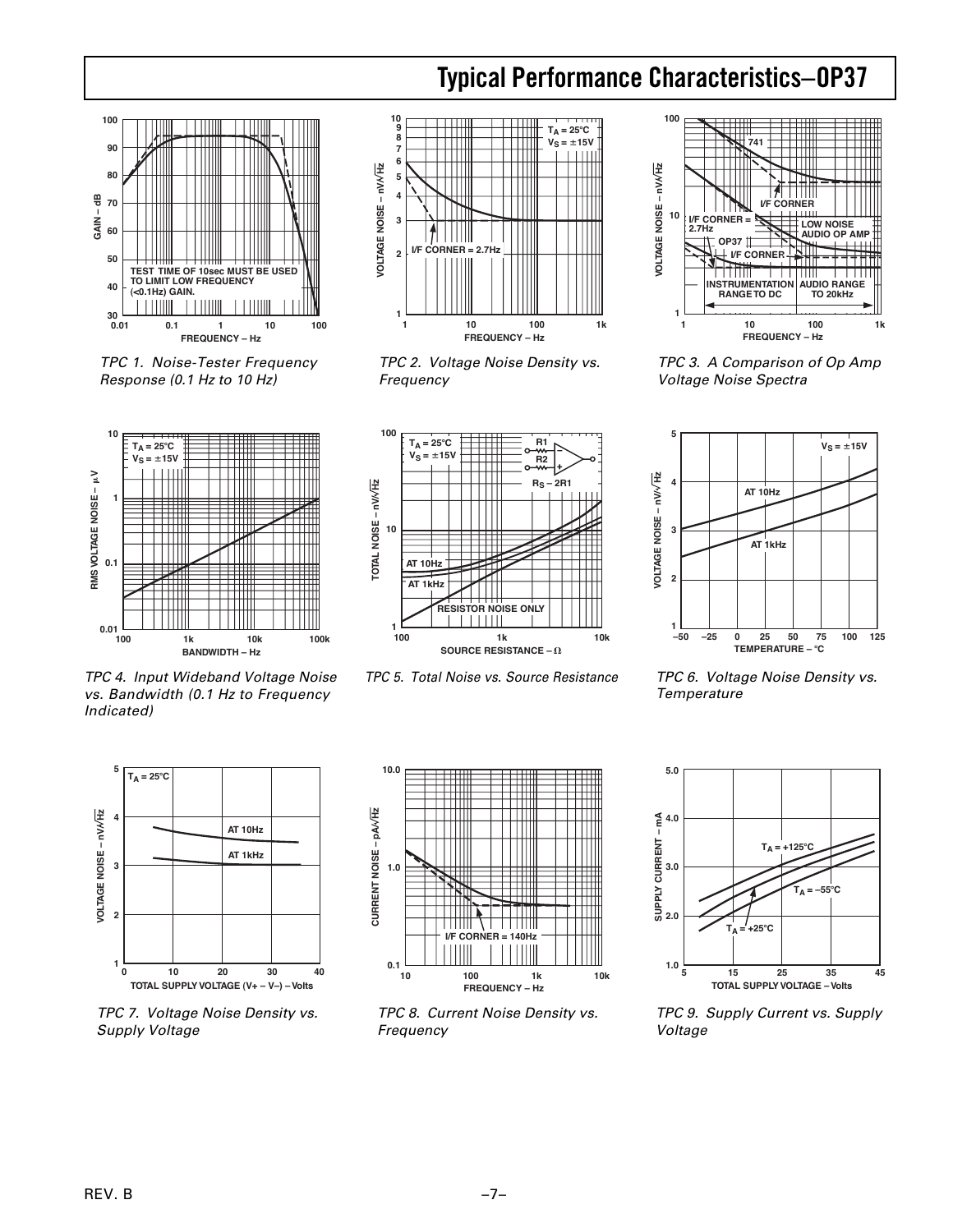

TPC 10. Offset Voltage Drift of Eight Representative Units vs. Temperature





TPC 11. Long-Term Offset Voltage Drift of Six Representative Units



TPC 12. Warm Up Offset Voltage Drift



TPC 14. Input Bias Current vs. Temperature



TPC 17. Slew Rate, Gain Bandwidth Product, Phase Margin vs. Temperature



TPC 15. Input Offset Current vs. **Temperature** 



TPC 18. Gain, Phase Shift vs. Frequency





TPC 16. Open-Loop Gain vs. Frequency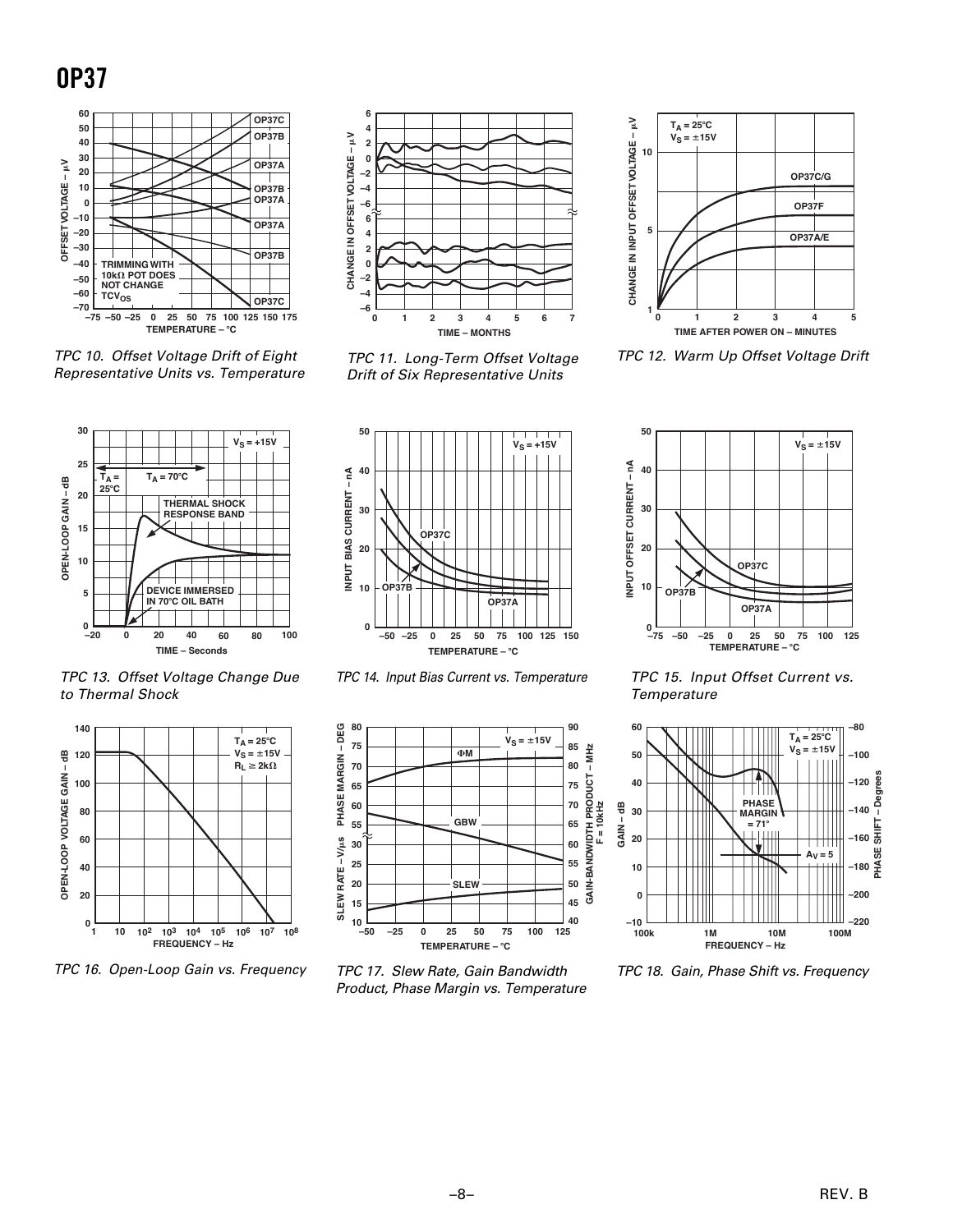

TPC 19. Open-Loop Voltage Gain vs. Supply Voltage



TPC 20. Maximum Output Swing vs. Frequency





TPC 23. Large-Signal Transient Response



TPC 26. CMRR vs. Frequency



TPC 21. Maximum Output Voltage vs. Load Resistance



TPC 24. Small-Signal Transient Response



TPC 27. Common-Mode Input Range vs. Supply Voltage

TPC 22. Small-Signal Overshoot vs. Capacitive Load



TPC 25. Short-Circuit Current vs. Time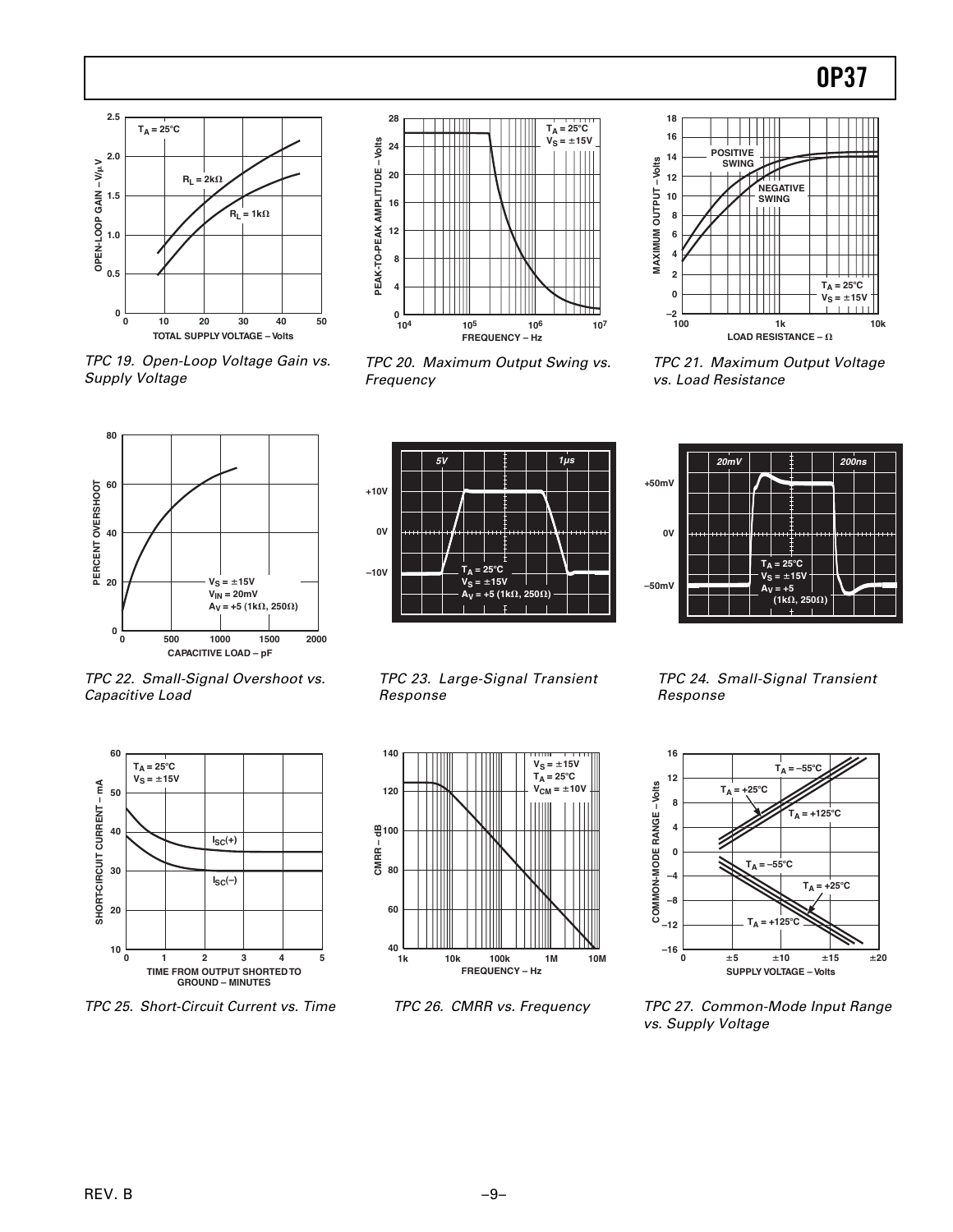**OP37**



TPC 28. Noise Test Circuit (0.1 Hz to 10 Hz)



TPC 29. Low-Frequency Noise



TPC 30. Open-Loop Voltage Gain vs. Load Resistance



TPC 31. PSRR vs. Frequency



TPC 32. Slew Rate vs. Load



TPC 33. Slew Rate vs. Supply Voltage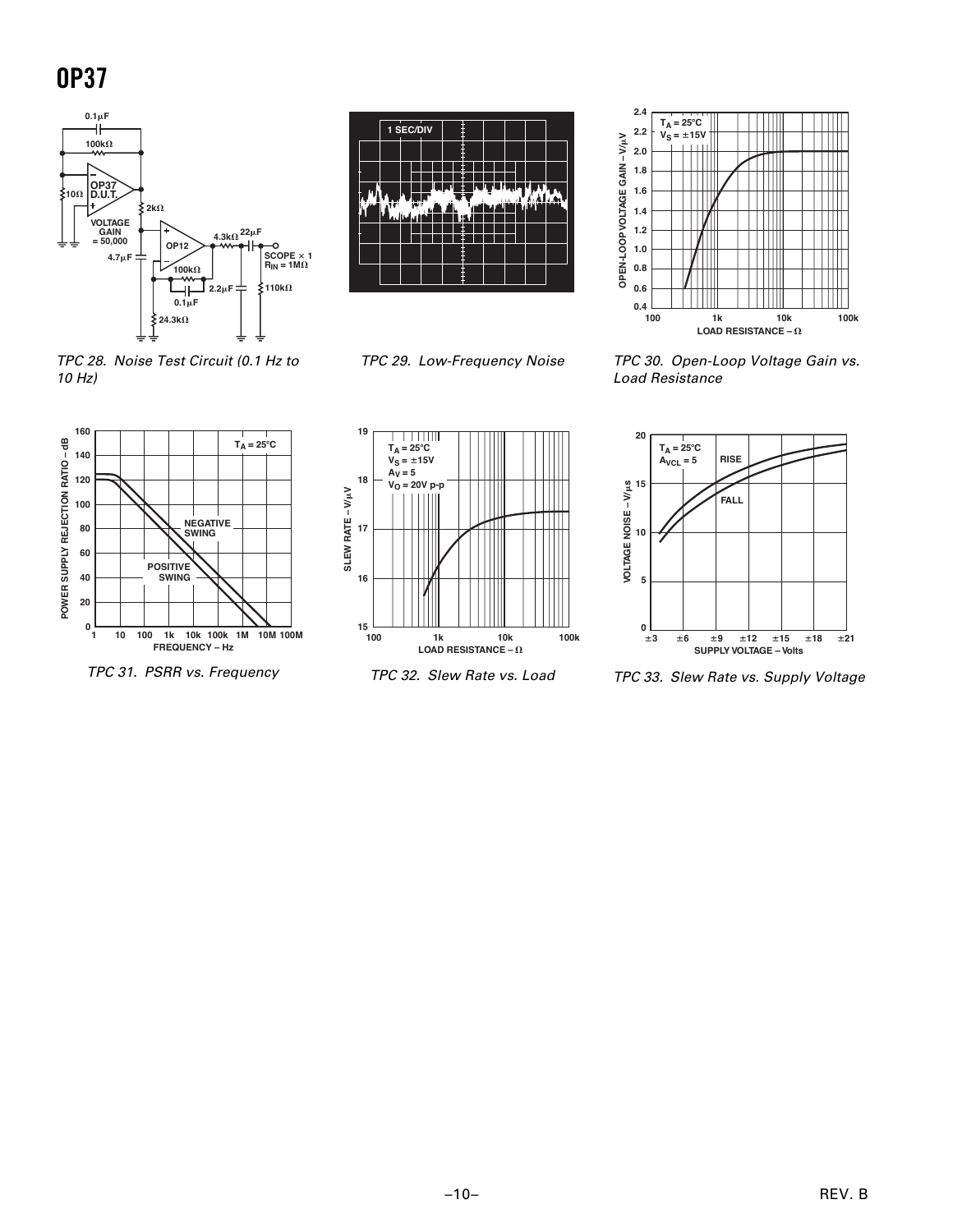#### **APPLICATIONS INFORMATION**

OP37 Series units may be inserted directly into 725 and OP07 sockets with or without removal of external compensation or nulling components. Additionally, the OP37 may be fitted to unnulled 741type sockets; however, if conventional 741 nulling circuitry is in use, it should be modified or removed to ensure correct OP37 operation. OP37 offset voltage may be nulled to zero (or other desired setting) using a potentiometer (see figure 1).

The OP37 provides stable operation with load capacitances of up to 1000 pF and  $\pm 10$  V swings; larger capacitances should be decoupled with a 50  $\Omega$  resistor inside the feedback loop. Closed loop gain must be at least five. For closed loop gain between five to ten, the designer should consider both the OP27 and the OP37. For gains above ten, the OP37 has a clear advantage over the unity stable OP27.

Thermoelectric voltages generated by dissimilar metals at the input terminal contacts can degrade the drift performance. Best operation will be obtained when both input contacts are maintained at the same temperature.



Figure 1. Offset Nulling Circuit

#### **Offset Voltage Adjustment**

The input offset voltage of the OP37 is trimmed at wafer level. However, if further adjustment of  $V_{OS}$  is necessary, a 10 k $\Omega$  trim potentiometer may be used.  $TCV_{OS}$  is not degraded (see offset nulling circuit). Other potentiometer values from 1 kQ to 1  $\text{M}\Omega$ can be used with a slight degradation (0.1  $\mu$ V/ $\degree$ C to 0.2  $\mu$ V/ $\degree$ C) of  $TCV_{OS}$ . Trimming to a value other than zero creates a drift of approximately ( $V_{OS}/300$ ) µV/ $\degree$ C. For example, the change in TCV<sub>OS</sub> will be 0.33  $\mu$ V/ $\rm ^{\circ}C$  if V<sub>OS</sub> is adjusted to 100  $\mu$ V. The offset voltage adjustment range with a 10 k $\Omega$  potentiometer is  $\pm 4$  mV. If smaller adjustment range is required, the nulling sensitivity can be reduced by using a smaller pot in conjunction with fixed resistors. For example, the network shown in figure 2 will have a  $\pm 280$  µV adjustment range.



Figure 2. Offset Voltage Adjustment



Figure 3. Burn-In Circuit

#### **Noise Measurements**

To measure the 80 nV peak-to-peak noise specification of the OP37 in the 0.1 Hz to 10 Hz range, the following precautions must be observed:

- ∑ The device has to be warmed-up for at least five minutes. As shown in the warm-up drift curve, the offset voltage typically changes 4 µV due to increasing chip temperature after power up. In the ten second measurement interval, these temperatureinduced effects can exceed tens of nanovolts.
- ∑ For similar reasons, the device has to be well-shielded from air currents. Shielding minimizes thermocouple effects.
- Sudden motion in the vicinity of the device can also "feedthrough" to increase the observed noise.
- The test time to measure 0.1 Hz to 10 Hz noise should not exceed 10 seconds. As shown in the noise-tester frequency response curve, the 0.1 Hz corner is defined by only one zero. The test time of ten seconds acts as an additional zero to eliminate noise contributions from the frequency band below 0.1 Hz.
- A noise-voltage-density test is recommended when measuring noise on a large number of units. A 10 Hz noise-voltage-density measurement will correlate well with a 0.1 Hz-to-10 Hz peak-to-peak noise reading, since both results are determined by the white noise and the location of the 1/f corner frequency.

#### **Optimizing Linearity**

Best linearity will be obtained by designing for the minimum output current required for the application. High gain and excellent linearity can be achieved by operating the op amp with a peak output current of less than  $\pm 10$  mA.

#### **Instrumentation Amplifier**

A three-op-amp instrumentation amplifier, shown in figure 4, provides high gain and wide bandwidth. The input noise of the circuit below is 4.9 nV/ $\sqrt{Hz}$ . The gain of the input stage is set at 25 and the gain of the second stage is 40; overall gain is 1000. The amplifier bandwidth of 800 kHz is extraordinarily good for a precision instrumentation amplifier. Set to a gain of 1000, this yields a gain bandwidth product of 800 MHz. The full-power bandwidth for a 20 V p-p output is 250 kHz. Potentiometer R7 provides quadrature trimming to optimize the instrumentation amplifier's ac common-mode rejection.



Figure 4a. Instrumentation Amplifier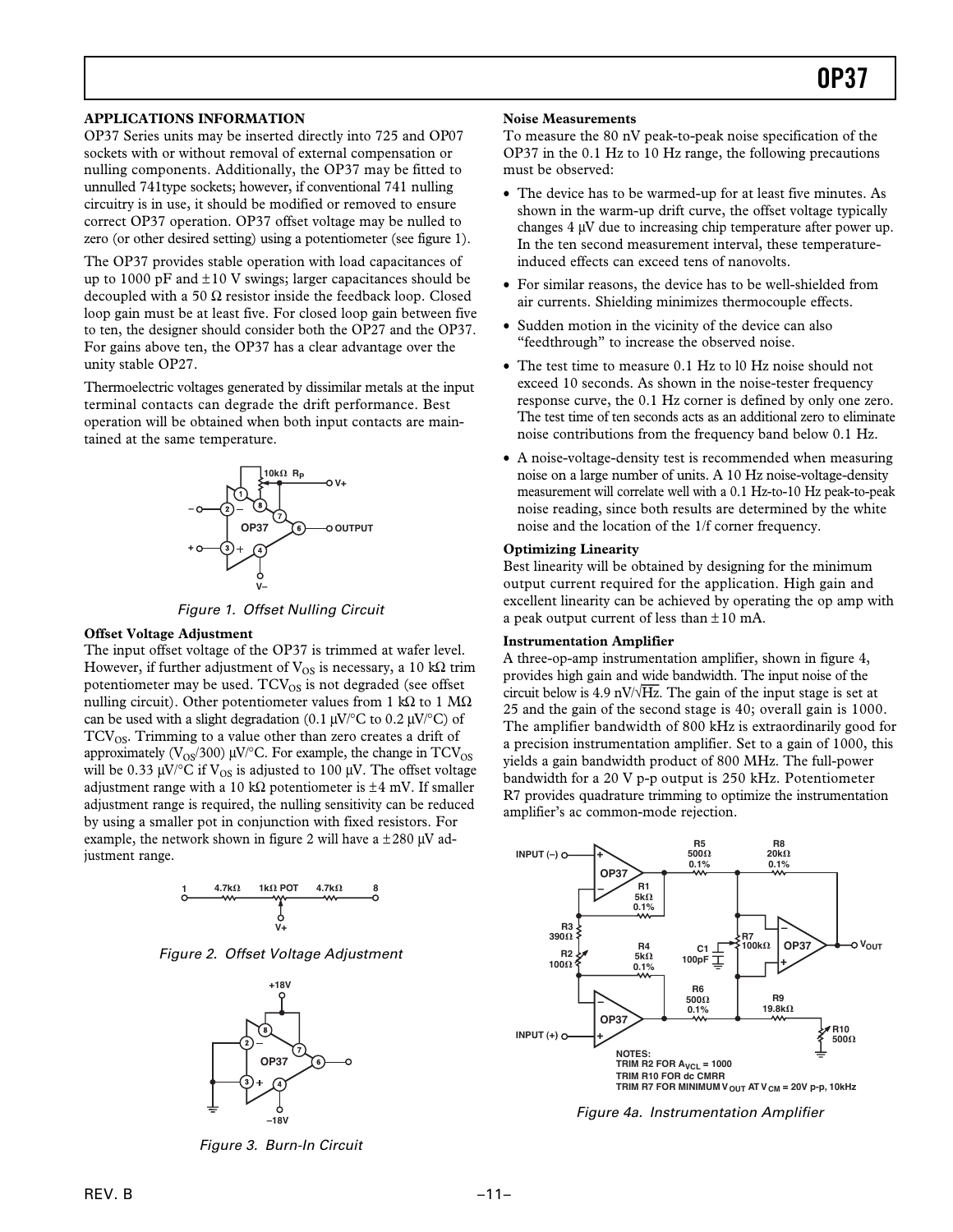



#### **Comments on Noise**

The OP37 is a very low-noise monolithic op amp. The outstanding input voltage noise characteristics of the OP37 are achieved mainly by operating the input stage at a high quiescent current. The input bias and offset currents, which would normally increase, are held to reasonable values by the input bias current cancellation circuit. The OP37A/E has  $I_B$  and  $I_{OS}$  of only  $\pm 40$  nA and 35 nA respectively at 25∞C. This is particularly important when the input has a high source resistance. In addition, many audio amplifier designers prefer to use direct coupling. The high  $I_B$ . TCV<sub>OS</sub> of previous designs have made direct coupling difficult, if not impossible, to use.



Figure 5. Noise vs. Resistance (Including Resistor Noise @ 1000 Hz)

Voltage noise is inversely proportional to the square-root of bias current, but current noise is proportional to the square-root of bias current. The OP37's noise advantage disappears when high source-resistors are used. Figures 5, 6, and 7 compare OP-37 observed total noise with the noise performance of other devices in different circuit applications.

Total noise = [(Voltage noise)2 + (current noise  $\times$  RS)2 + (resistor noise\_]1/2

Figure 5 shows noise versus source resistance at 1000 Hz. The same plot applies to wideband noise. To use this plot, just multiply the vertical scale by the square-root of the bandwidth.



Figure 6. Peak-to-Peak Noise (0.1 Hz to 10 Hz) vs. Source Resistance (Includes Resistor Noise)

At  $R_S$  < 1 k $\Omega$  key the OP37's low voltage noise is maintained. With  $R_s < 1$  k $\Omega$ , total noise increases, but is dominated by the resistor noise rather than current or voltage noise. It is only beyond Rs of 20 k $\Omega$  that current noise starts to dominate. The argument can be made that current noise is not important for applications with low to-moderate source resistances. The crossover between the OP37 and OP07 and OP08 noise occurs in the 15 k $\Omega$  to 40 k $\Omega$  region.



Figure 7. Noise vs. Source resistance (Includes Resistor Noise @ 10 Hz)

Figure 6 shows the 0.1 Hz to 10 Hz peak-to-peak noise. Here the picture is less favorable; resistor noise is negligible, current noise becomes important because it is inversely proportional to the square-root of frequency. The crossover with the OP07 occurs in the 3 k $\Omega$  to 5 k $\Omega$  range depending on whether balanced or unbalanced source resistors are used (at 3 k $\Omega$  the I<sub>B</sub>.  $I_{OS}$  error also can be three times the  $V_{OS}$  spec.).

Therefore, for low-frequency applications, the OP07 is better than the OP27/37 when  $\text{Rs} > 3 \text{ k}\Omega$ . The only exception is when gain error is important. Figure 7 illustrates the 10 Hz noise. As expected, the results are between the previous two figures.

For reference, typical source resistances of some signal sources are listed in Table I.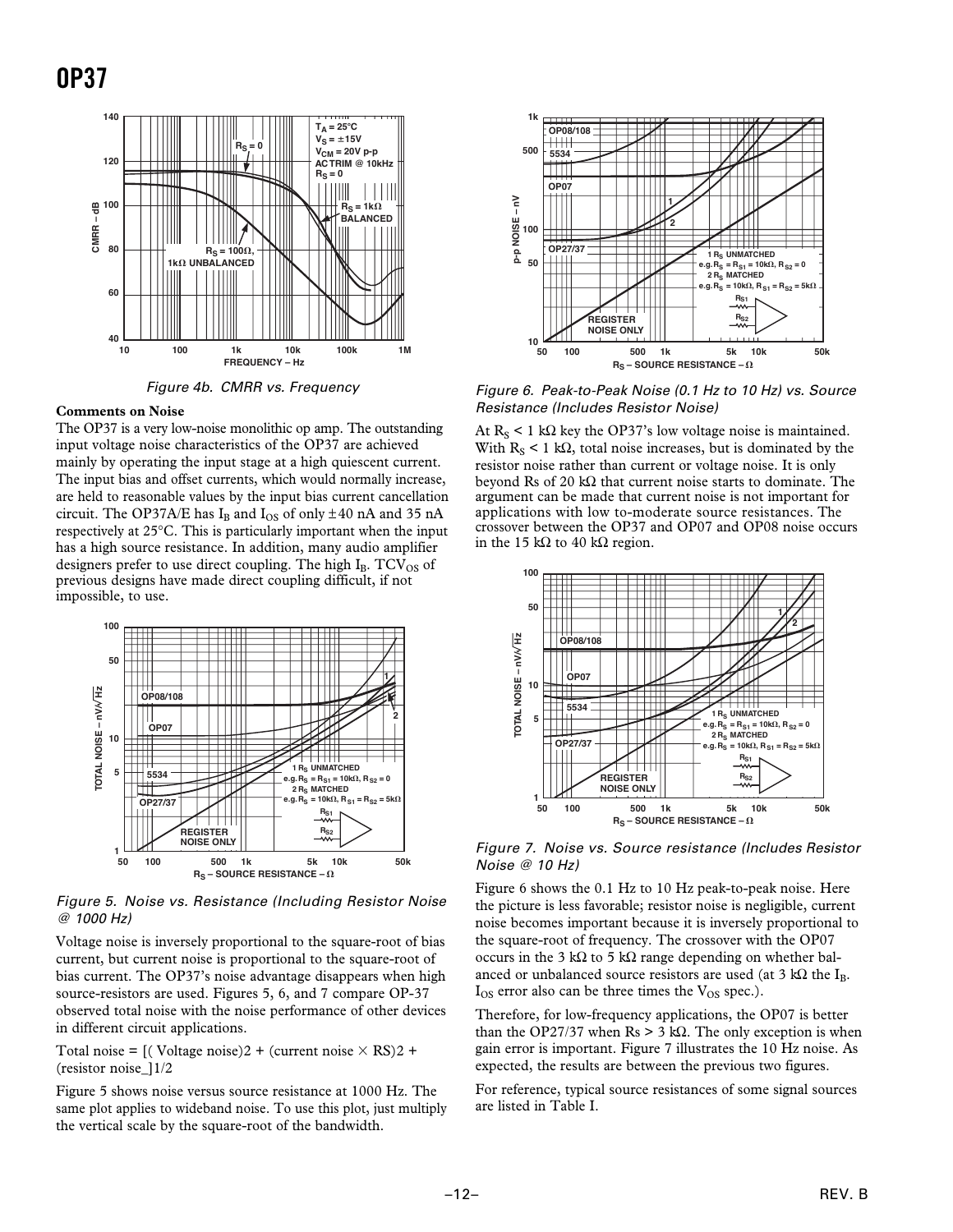#### **Table I.**

|                                                | Source            |                                                                                                                                            |
|------------------------------------------------|-------------------|--------------------------------------------------------------------------------------------------------------------------------------------|
| <b>Device</b>                                  | Impedance         | <b>Comments</b>                                                                                                                            |
| Straln Gauge                                   | $<$ 500 $\Omega$  | Typically used in low-frequency<br>applications.                                                                                           |
| Magnetic<br>Tapehead                           | $<$ 1500 $\Omega$ | Low I <sub>B</sub> very important to reduce<br>set-magnetization problems when<br>direct coupling is used. OP37<br>$I_B$ can be neglected. |
| Magnetic<br>Phonograph<br>Cartridges           | $<$ 1500 $\Omega$ | Similar need for low $IB$ in direct<br>coupled applications. OP37 will not<br>introduce any self-magnetization<br>problem.                 |
| Linear Variable<br>Differential<br>Transformer | $<$ 1500 $\Omega$ | Used in rugged servo-feedback<br>applications. Bandwidth of interest<br>is $400$ Hz to 5 kHz.                                              |

#### **Audio Applications**

The following applications information has been abstracted from a PMI article in the 12/20/80 issue of Electronic Design magazine and updated.



#### Figure 8. Phono Pre-Amplifier Circuit

Figure 8 is an example of a phono pre-amplifier circuit using the OP27 for A1; R1-R2-C1-C2 form a very accurate RIAA network with standard component values. The popular method to accomplish RIAA phono equalization is to employ frequencydependent feedback around a high-quality gain block. Properly chosen, an RC network can provide the three necessary time constants of 3180  $\mu$ s, 318  $\mu$ s, and 75  $\mu$ s.<sup>1</sup>

For initial equalization accuracy and stability, precision metalfilm resistors and film capacitors of polystyrene or polypropylene are recommended since they have low voltage coefficients, dissipation factors, and dielectric absorption. $4$  (High-K ceramic capacitors should be avoided here, though low-K ceramics such as NPO types, which have excellent dissipation factors, and somewhat lower dielectric absorption—can be considered for small values or where space is at a premium.)

The OP37 brings a 3.2 nV/ $\sqrt{Hz}$  voltage noise and 0.45 pA/ $\sqrt{Hz}$ current noise to this circuit. To minimize noise from other sources, R3 is set to a value of 100  $\Omega$ , which generates a voltage noise of 1.3 nV/ $\sqrt{Hz}$ . The noise increases the 3.2 nV/ $\sqrt{Hz}$  of the amplifier

by only 0.7 dB. With a 1 k $\Omega$  source, the circuit noise measures 63 dB below a 1 mV reference level, unweighted, in a 20 kHz noise bandwidth.

Gain (G) of the circuit at 1 kHz can be calculated by the expression:

$$
G = 0.101 \left( 1 + \frac{R_1}{R_3} \right)
$$

For the values shown, the gain is just under 100 (or 40 dB). Lower gains can be accommodated by increasing R3, but gains higher than 40 dB will show more equalization errors because of the 8 MHz gain bandwidth of the OP27.

This circuit is capable of very low distortion over its entire range, generally below 0.01% at levels up to 7 V rms. At 3 V output levels, it will produce less than 0.03% total harmonic distortion at frequencies up to 20 kHz.

Capacitor C3 and resistor R4 form a simple –6 dB per octave rumble filter, with a corner at 22 Hz. As an option, the switch selected shunt capacitor C4, a nonpolarized electrolytic, bypasses the low-frequency rolloff. Placing the rumble filter's high-pass action after the preamp has the desirable result of discriminating against the RIAA amplified low frequency noise components and pickup-produced low-frequency disturbances.

A preamplifier for NAB tape playback is similar to an RIAA phono preamp, though more gain is typically demanded, along with equalization requiring a heavy low-frequency boost. The circuit In Figure 8 can be readily modified for tape use, as shown by Figure 9.



#### Figure 9. Tape-Head Preamplifier

While the tape-equalization requirement has a flat high frequency gain above 3 kHz ( $t_2$  = 50  $\mu$ s), the amplifier need not be stabilized for unity gain. The decompensated OP37 provides a greater bandwidth and slew rate. For many applications, the idealized time constants shown may require trimming of Ra and R2 to optimize frequency response for non ideal tape head performance and other factors.<sup>5</sup>

The network values of the configuration yield a 50 dB gain at 1 kHz, and the dc gain is greater than 70 dB. Thus, the worst-case output offset is just over 500 mV. A single 0.47 µF output capacitor can block this level without affecting the dynamic range.

The tape head can be coupled directly to the amplifier input, since the worst-case bias current of 85 nA with a 400 mH, 100  $\mu$ in. head (such as the PRB2H7K) will not be troublesome.

One potential tape-head problem is presented by amplifier biascurrent transients which can magnetize a head. The OP27 and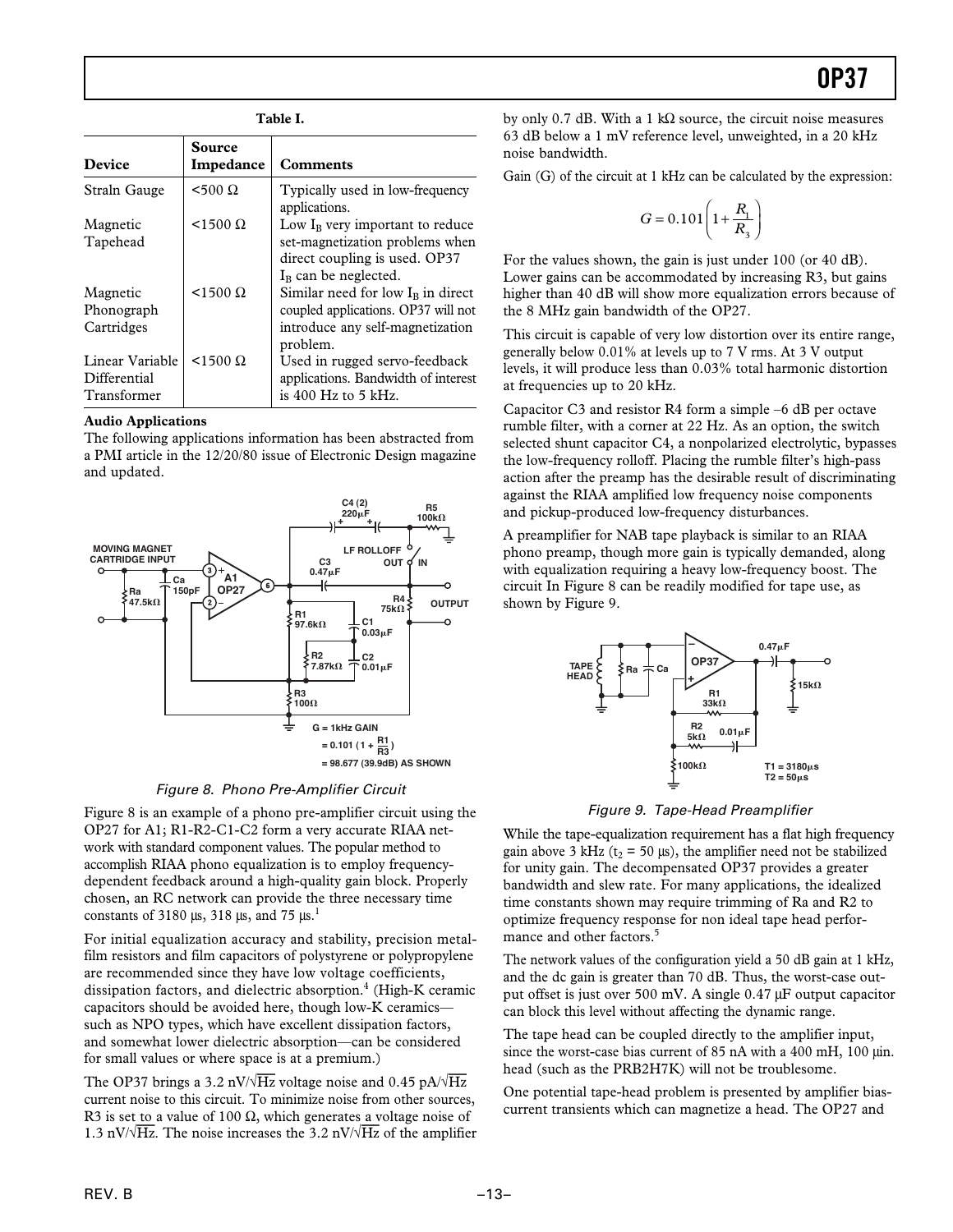OP37 are free of bias-current transients upon power up or power down. However, it is always advantageous to control the speed of power supply rise and fall, to eliminate transients.

In addition, the dc resistance of the head should be carefully controlled, and preferably below 1 kQ. For this configuration, the bias-current induced offset voltage can be greater than the 170 pV maximum offset if the head resistance is not sufficiently controlled.

A simple, but effective, fixed-gain transformerless microphone preamp (Figure 10) amplifies differential signals from low impedance microphones by 50 dB, and has an input impedance of 2 k $\Omega$ . Because of the high working gain of the circuit, an OP37 helps to preserve bandwidth, which will be 110 kHz. As the OP37 is a decompensated device (minimum stable gain of 5), a dummy resistor,  $R<sub>P</sub>$ , may be necessary, if the microphone is to be unplugged. Otherwise the 100% feedback from the open input may cause the amplifier to oscillate.



Figure 10. Fixed Gain Transformerless Microphone Preamp

Common-mode input-noise rejection will depend upon the match of the bridge-resistor ratios. Either close-tolerance  $(0.1\%)$  types should be used, or R4 should be trimmed for best CMRR. All resistors should be metal-film types for best stability and low noise.

Noise performance of this circuit is limited more by the input resistors R1 and R2 than by the op amp, as R1 and R2 each generate a 4 nV $\sqrt{Hz}$  noise, while the op amp generates a 3.2 nV/  $\sqrt{Hz}$  noise. The rms sum of these predominant noise sources will be about 6 nV/ $\sqrt{Hz}$ , equivalent to 0.9 µV in a 20 kHz noise bandwidth, or nearly 61 dB below a l mV input signal. Measurements confirm this predicted performance.

For applications demanding appreciably lower noise, a high quality microphone-transformer-coupled preamp (Figure 11) incorporates the internally compensated. T1 is a JE-115K-E 150  $\Omega/15$  k $\Omega$ transformer which provides an optimum source resistance for the OP27 device. The circuit has an overall gain of 40 dB, the product of the transformer's voltage setup and the op amp's voltage gain.

Gain may be trimmed to other levels, if desired, by adjusting R2 or R1. Because of the low offset voltage of the OP27, the output offset of this circuit will be very low, 1.7 mV or less, for a 40 dB gain. The typical output blocking capacitor can be eliminated in such cases, but is desirable for higher gains to eliminate switching transients.



Figure 11. Microphone Transformer Coupled Preamp

Capacitor  $C_2$  and resistor R2 form a 2  $\mu$ s time constant in this circuit, as recommended for optimum transient response by the transformer manufacturer. With C2 in use, A1 must have unity-gain stability. For situations where the  $2 \mu s$  time constant is not necessary, C2 can be deleted, allowing the faster OP37 to be employed.

Some comment on noise is appropriate to understand the capability of this circuit. A 150  $\Omega$  resistor and R1 and R2 gain resistors connected to a noiseless amplifier will generate 220 nV of noise in a 20 kHz bandwidth, or 73 dB below a 1 mV reference level. Any practical amplifier can only approach this noise level; it can never exceed it. With the OP27 and T1 specified, the additional noise degradation will be close to 3.6 dB (or –69.5 referenced to 1 mV).

References

- 1. Lipshitz, S.P, "On RIAA Equalization Networks," JAES, Vol. 27, June 1979, p. 458-4S1.
- 2. Jung, W.G., IC *Op* Amp *Cookbook,* 2nd Ed., H.W. Sams and Company, 1980.
- 3. Jung, W.G., Audio /C *Op* Amp *Applications,* 2nd Ed., H.W. Sams and Company, 1978.
- 4. Jung, W.G., and Marsh, R.M., "Picking Capacitors." Audio, February & March, 1980.
- 5. Otala, M., "Feedback-Generated Phase Nonlinearity in Audio Amplifiers," London AES Convention, March 1980, preprint 197B.
- 6. Stout, D.F., and Kaufman, M., *Handbook of Operational Amplifier Circuit* Design, New York, McGraw Hill, 1976.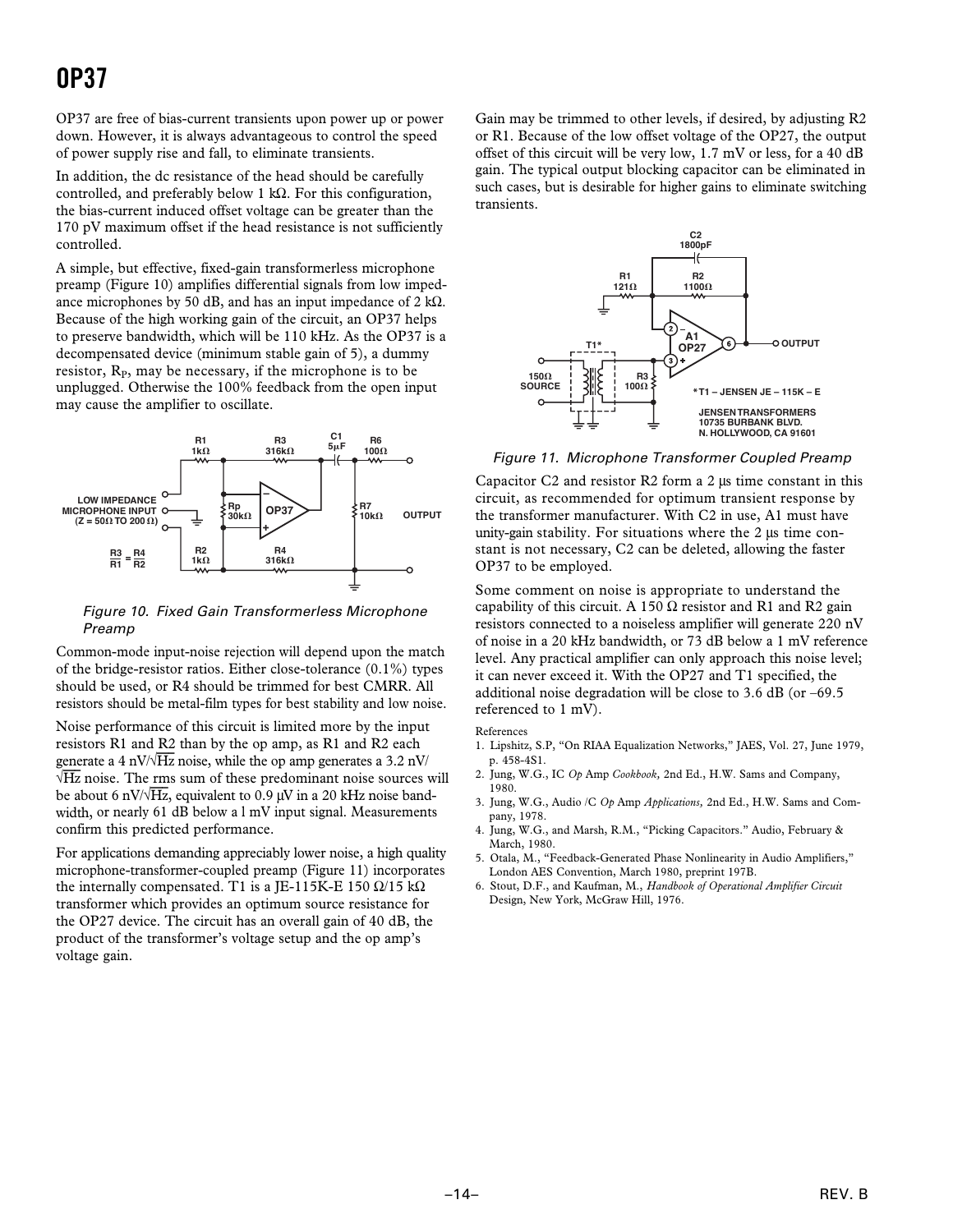#### **OUTLINE DIMENSIONS**

#### **8-Lead Ceramic DIP – Glass Hermetic Seal [CERDIP]**

**(Q-8)** Dimensions shown in inches and (millimeters)



CONTROLLING DIMENSIONS ARE IN INCHES; MILLIMETERS DIMENSIONS<br>(IN PARENTHESES) ARE ROUNDED-OFF INCH EQUIVALENTS FOR<br>REFERENCE ONLY AND ARE NOT APPROPRIATE FOR USE IN DESIGN

#### **8-Lead Plastic Dual-in-Line Package [PDIP]**

#### **8-Lead Standard Small Outline Package [SOIC] Narrow Body**

**(RN-8)**



**THEFT! 0.10 (0.0040) 0.51 (0.0201)** Ŧ **8**- **0**- **COPLANARITY**<br> **COPLANARITY SEATING**<br> **0.33 (0.0130) 1.27 (0.0500) 0.25 (0.0098) SEATING 0.41 (0.0160) 0.19 (0.0075) PLANE**

**CONTROLLING DIMENSIONS ARE IN MILLIMETERS; INCH DIMENSIONS (IN PARENTHESES) ARE ROUNDED-OFF MILLIMETER EQUIVALENTS FOR REFERENCE ONLY AND ARE NOT APPROPRIATE FOR USE IN DESIGN COMPLIANT TO JEDEC STANDARDS MS-012AA**

**(N-8)** Dimensions shown in inches and (millimeters)



**CONTROLLING DIMENSIONS ARE IN INCHES; MILLIMETER DIMENSIONS (IN PARENTHESES) ARE ROUNDED-OFF INCH EQUIVALENTS FOR REFERENCE ONLY AND ARE NOT APPROPRIATE FOR USE IN DESIGN COMPLIANT TO JEDEC STANDARDS MO-095AA**